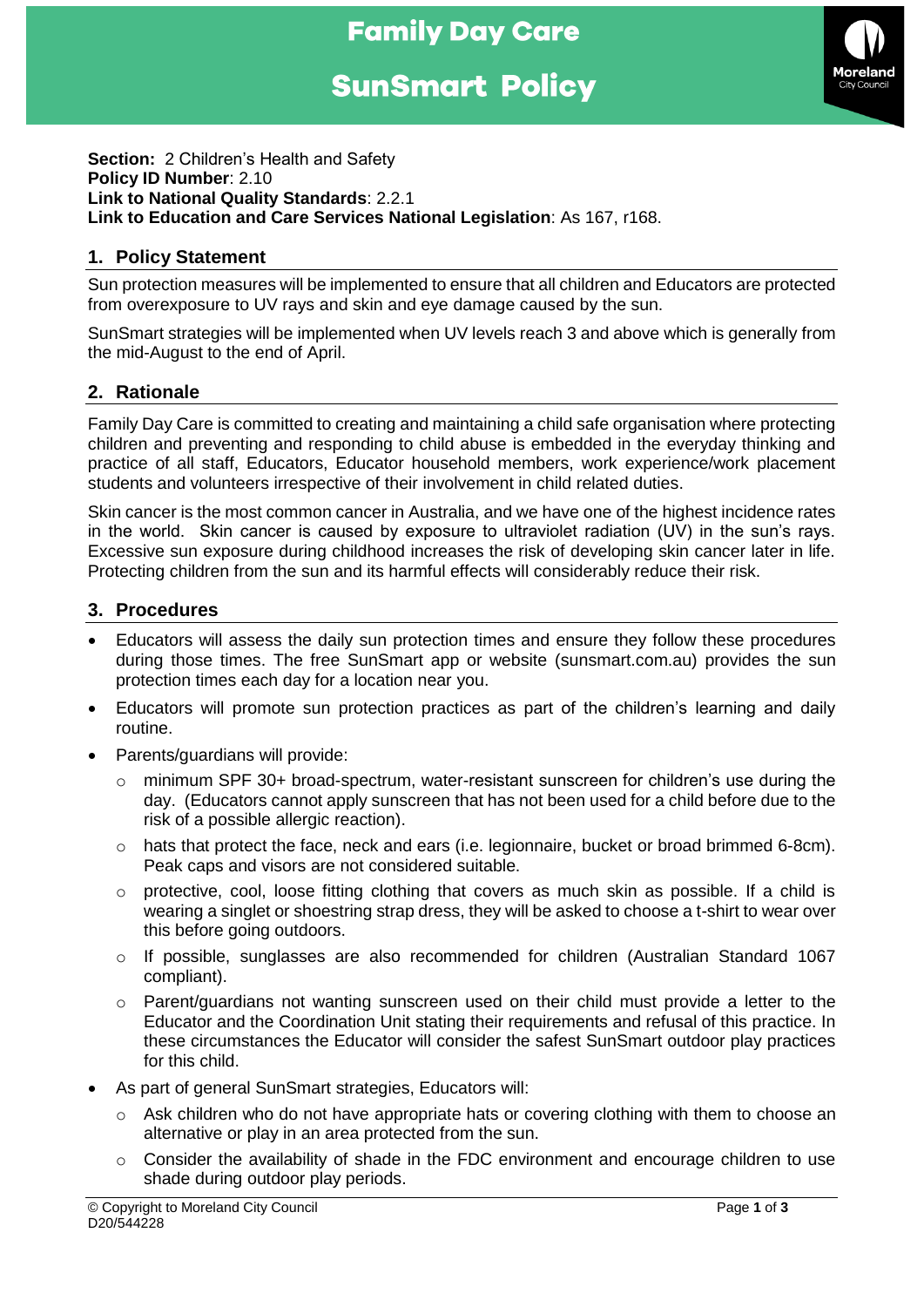

- o Consider the availability of shade when planning excursions.
- o Act as role models by:
	- Wearing appropriate hats and clothing outdoors.
	- **EXEC** Seeking shade whenever possible.
	- Using minimum SPF 30+ sunscreen for skin protection.
- $\circ$  Check the expiry date on all sunscreen used to make sure it is current and acceptable for use.
- $\circ$  Ensure sunscreen is applied 20 minutes before going outdoors and reapplied every two (2) hours when outdoors.
- $\circ$  To help develop independent skills ready for school, children from three years of age are given opportunities to apply their own sunscreen under supervision of educator and are encouraged to do so.
- $\circ$  Sunscreen is stored in a supervised, cool place, out of the sun. The expiry date is monitored.
- o Display and promote educational material about sun protection to parents.
- Infants under 12 months of age are not to be in direct sun when outside and UV levels are above three.
	- $\circ$  Physical protection such as shade, clothing and broad-brimmed hats are the best sun protection measures.
	- $\circ$  If babies are kept out of the sun or well protected from UV radiation by clothing, hats and shade, the sunscreen need only be used occasionally on very small areas of a baby's skin.
	- o Sunscreen is not recommended for infants under 6 months.
- The Coordination Unit will support the SunSmart Early Education program by distributing educational material about sun protection to Educators and parent/guardians.

### **4. References**

- [Education and Care Services National Law Act](https://www.acecqa.gov.au/nqf/national-law-regulations/national-law)
	- o Section 167: Protection from harm and hazards
- **[Education and Care Services National Regulations](https://www.acecqa.gov.au/nqf/national-law-regulations/national-regulations)** 
	- o Part 4.2: Children's health and safety
		- Reg 100 Risk assessment must be conducted before excursions
	- o Part 4.3: Physical Environment
		- Reg 113 : Outdoor space: natural environment
		- Reg 114 : Outdoor space: shade
	- o Part 4.7: Leadership and service management
		- Reg 113: Outdoor space: natural environment
		- Reg 114: Outdoor space: shade
		- Reg 168 (2)(a)(ii) : Policies and procedures: Sun protection
		- Reg 170 : Policies and procedures to be followed
		- Reg 171: Policies and procedures to be kept available
		- Reg 172: Notification of change to policies or procedures\
- **[National Quality Standards](https://www.acecqa.gov.au/nqf/national-quality-standard)**
- [ACECQA](https://www.acecqa.gov.au/)
- **[SunSmart](https://www.sunsmart.com.au/)**
- **[Cancer Council Victoria](https://www.cancervic.org.au/)**
- Educator Agreement